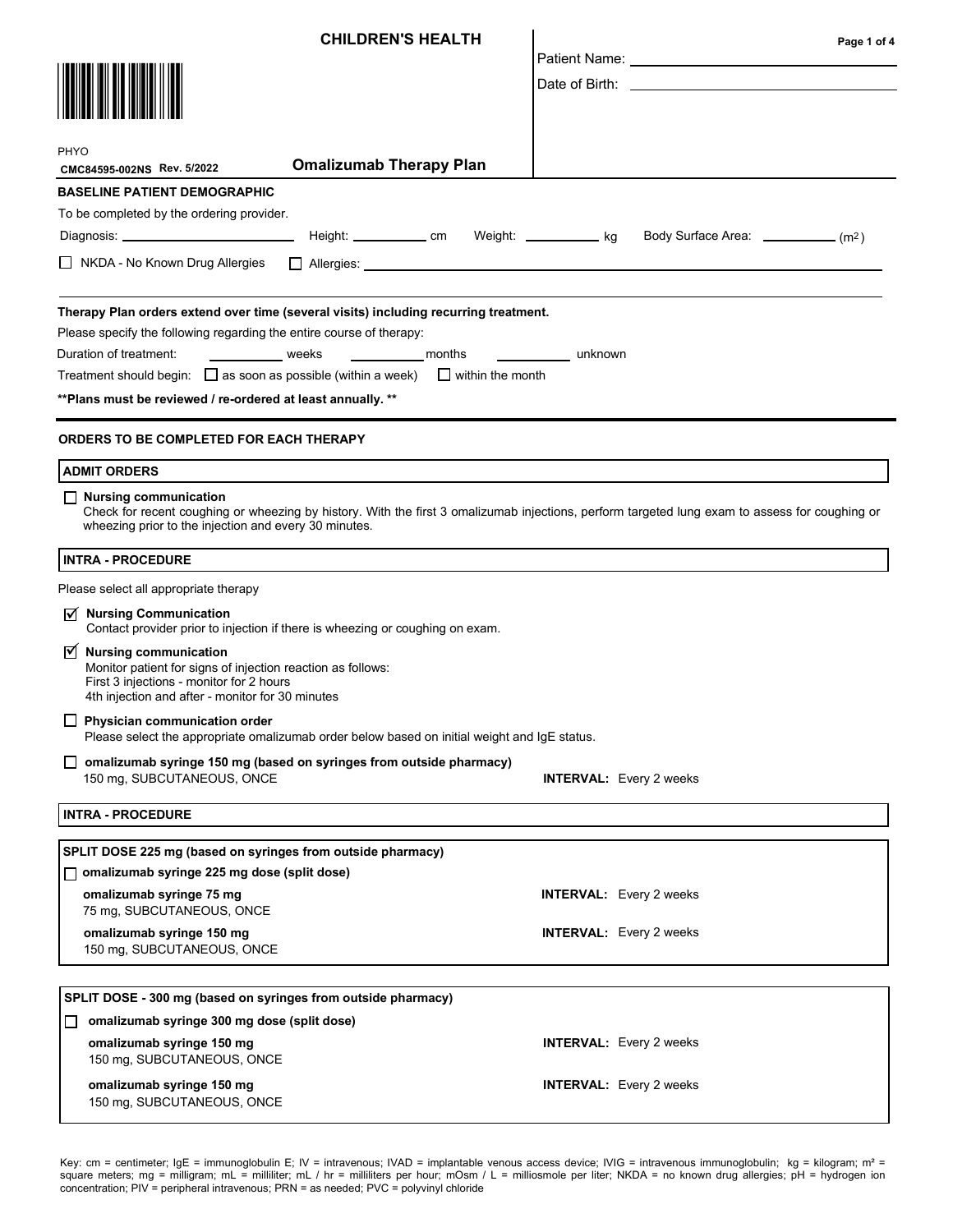CHILDREN'S HEALTH



| Patient Name: |
|---------------|

Date of Birth: \_

**CMC84595-002NS** Rev. 5/2022 PHYO

Omalizumab Therapy Plan

#### ORDERS TO BE COMPLETED FOR EACH THERAPY

INTRA-PROCEDURE, CONTINUED

| SPLIT DOSE - 375 mg (based on syringes from outside pharmacy)                                     |                                |  |
|---------------------------------------------------------------------------------------------------|--------------------------------|--|
| omalizumab syringe 375 mg dose (split dose)                                                       |                                |  |
| omalizumab syringe 75 mg<br>75 mg, SUBCUTANEOUS, ONCE                                             | <b>INTERVAL:</b> Every 2 weeks |  |
| omalizumab syringe 150 mg<br>150 mg, SUBCUTANEOUS, ONCE                                           | <b>INTERVAL:</b> Every 2 weeks |  |
| omalizumab syringe 150 mg<br>150 mg, SUBCUTANEOUS, ONCE                                           | <b>INTERVAL:</b> Every 2 weeks |  |
| omalizumab syringe 75 mg (based on syringes from outside pharmacy)<br>75 mg, SUBCUTANEOUS, ONCE   | <b>INTERVAL:</b> Every 4 weeks |  |
| omalizumab syringe 150 mg (based on syringes from outside pharmacy)<br>150 mg, SUBCUTANEOUS, ONCE | <b>INTERVAL:</b> Every 4 weeks |  |
| SPLIT DOSE - 225 mg (based on syringes from outside pharmacy)                                     |                                |  |
| omalizumab syringe 225 mg dose (split dose)<br>П                                                  |                                |  |
| omalizumab syringe 75 mg<br>75 mg, SUBCUTANEOUS, ONCE                                             | <b>INTERVAL:</b> Every 4 weeks |  |
| omalizumab syringe 150 mg<br>150 mg, SUBCUTANEOUS, ONCE                                           | <b>INTERVAL:</b> Every 4 weeks |  |
| SPLIT DOSE - 300 mg (based on syringes from outside pharmacy)                                     |                                |  |
| $\Box$ omalizumab syringe 300 mg dose (split dose)                                                |                                |  |

| omalizumab syringe 150 mg<br>150 mg, SUBCUTANEOUS, ONCE | <b>INTERVAL:</b> Every 4 weeks |
|---------------------------------------------------------|--------------------------------|
| omalizumab syringe 150 mg<br>150 mg, SUBCUTANEOUS, ONCE | <b>INTERVAL:</b> Every 4 weeks |

### SPLIT DOSE - 375 mg (based on syringes from outside pharmacy)

| □ omalizumab syringe 375 mg dose (split dose)           |                                |
|---------------------------------------------------------|--------------------------------|
| omalizumab syringe 75 mg<br>75 mg, SUBCUTANEOUS, ONCE   | <b>INTERVAL:</b> Every 4 weeks |
| omalizumab syringe 150 mg<br>150 mg, SUBCUTANEOUS, ONCE | <b>INTERVAL:</b> Every 4 weeks |
| omalizumab syringe 150 mg<br>150 mg, SUBCUTANEOUS, ONCE | <b>INTERVAL:</b> Every 4 weeks |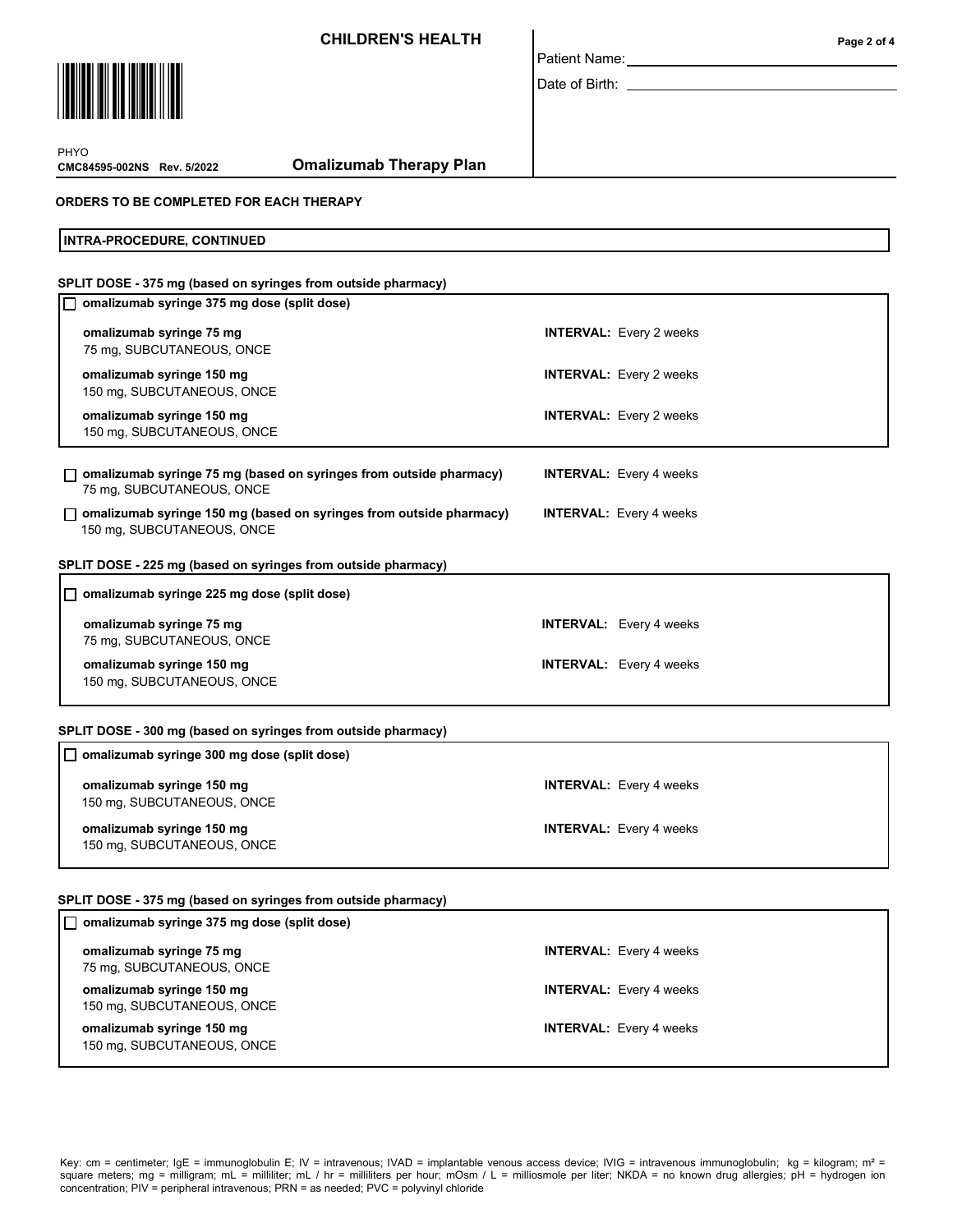

Date of Birth:

**PHYO** 

**CMC84595-002NS** Rev. 5/2022

### Omalizumab Therapy Plan

#### ORDERS TO BE COMPLETED FOR EACH THERAPY

#### INTRA - PROCEDURE, CONTINUED

#### Therapy appointment request

#### Please select department for the therapy appointment request:

Expires in 365 days.

 $\Box$  Dallas Allergy  $\Box$  Plano Infusion Center

#### EMERGENCY MEDICATIONS - Dallas Allergy Clinic (Provider In Clinic)

# $\overline{\mathbf{y}}$  Nursing communication

- 1. Hives or cutaneous reaction only no other system involvement
	- PATIENT IS HAVING A DRUG REACTION:
		- a. Stop the infusion or if applicable do not give further injection(s).
		- **b.** Give cetirizine as ordered.
		- c. Check heart rate, respiratory rate and blood pressure (BP) once and then 15 minutes after treatment.
		- d. Notify provider for further orders.
- 2. Hives or cutaneous reaction plus one other system, i.e. abdominal cramping, vomiting, hypotension, altered mental status, respiratory distress, mouth / tongue swelling

### PATIENT IS HAVING ANAPHYLAXIS:

- a. Stop the infusion or if applicable do not give further injection(s).
- **b.** Give epinephrine as ordered.
- c. Notify provider.
- d. Check heart rate, respiratory rate and blood pressure (BP) once and then 15 minutes after treatment.
- e. Connect patient up to monitor (cardiac / apnea, blood pressure (BP) and oxygen saturation), if not already on one.
- f. Give cetirizine once as needed for hives.
- **g**. May repeat epinephrine every 5 minutes x 2 doses for persistent hypotension and respiratory distress with desaturation.
- h. May give albuterol as ordered for coughing or wheezing continue to monitor oxygen saturation.
- i. Repeat vitals prior to discharge.

#### Hypotension is defined as follows:

- 1 month to 1 year systolic blood pressure (SBP) less than 70
- 1 year to 11 years systolic blood pressure (SBP) less than 70 + (2 x age in years)

11 years to 17 years – systolic blood pressure (SBP) less than 90 OR

Any age – systolic blood pressure (SBP) drop more than 30% from baseline.

Baseline systolic blood pressure (SBP) x 0.7 = value below defined as hypotension.

#### П EMERGENCY MEDICATIONS Plano Infusion Center (No provider in clinic)

# $\overline{\mathbf{y}}$  Nursing communication

1. Hives or cutaneous reaction only – no other system involvement

### PATIENT IS HAVING A DRUG REACTION:

- a. Stop the infusion or if applicable do not give further injection(s).
- **b.** Give cetirizine as ordered.
- c. Check heart rate, respiratory rate and blood pressure (BP) once and then 15 minutes after treatment.
- d. Connect patient to monitor (cardiac / apnea, blood pressure (BP) and oxygen saturation), if not already on one.
- e. Notify provider for further orders.
- 2. Hives or cutaneous reaction plus one other system, i.e. abdominal cramping, vomiting, hypotension, altered mental status, respiratory distress, mouth / tongue swelling

#### PATIENT IS HAVING ANAPHYLAXIS:

- a. Stop the infusion or if applicable do not give further injection(s).
- **b.** Call code do not wait to give epinephrine.
- c. Give epinephrine as ordered.
- d. Notify provider.
- e. Check heart rate, respiratory rate and blood pressure (BP) every 5 minutes until the code team arrives.
- f. Connect patient up to monitor (cardiac / apnea, blood pressure (BP) and oxygen saturation), if not already on one.
- g. Give cetirizine once as needed for hives.
- h. May repeat epinephrine every 5 minutes x 2 doses for persistent hypotension and respiratory distress with desaturation, until code team arrives.
- i. May give albuterol as ordered for coughing or wheezing continue to monitor oxygen saturation.